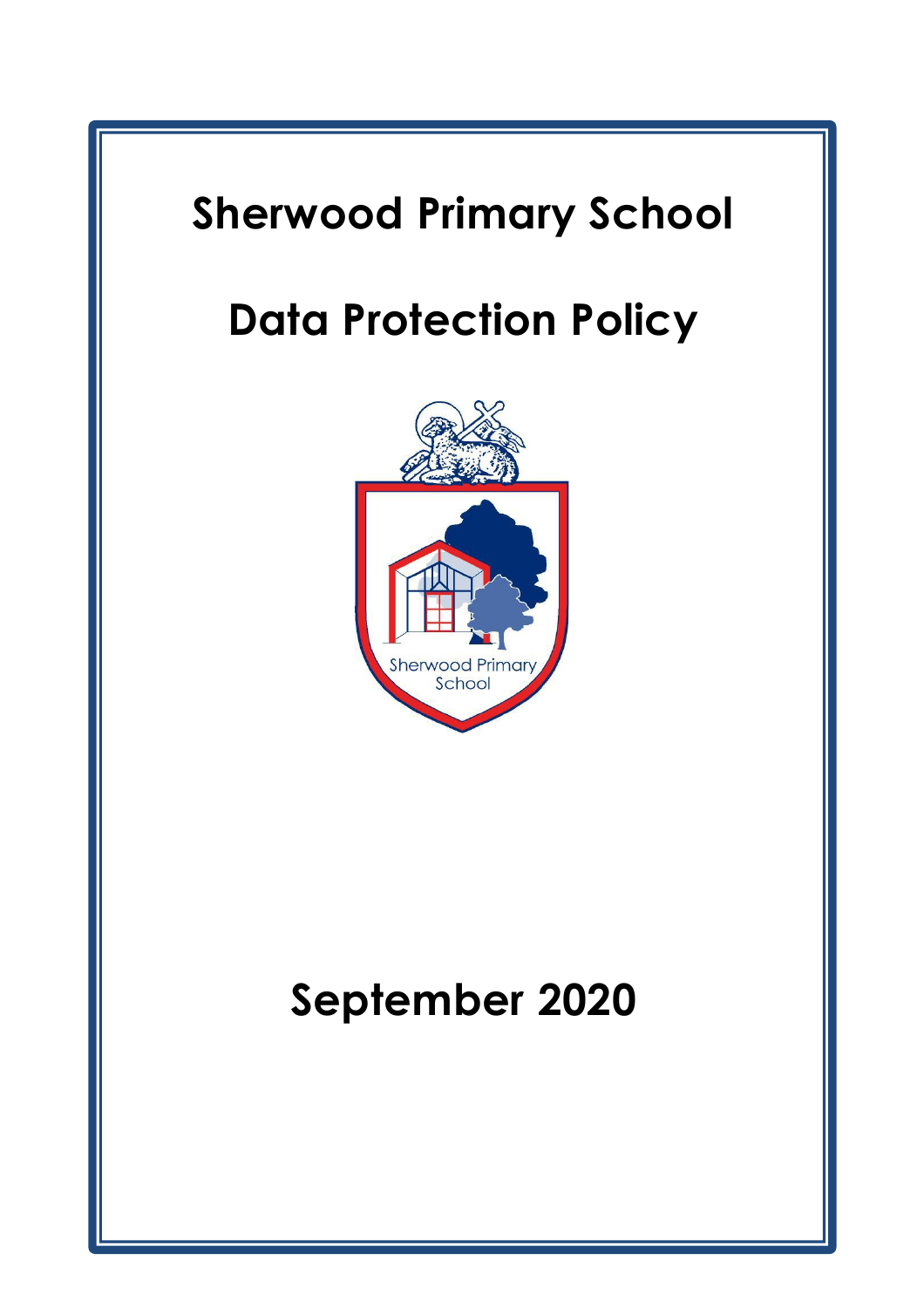# **Data Protection Policy**

The following policy relates to all Sherwood Primary School employees (including voluntary, temporary, contract and seconded employees), who capture, create, store, use, share and dispose of information on behalf of Sherwood Primary School.

These persons shall be referred to as 'Users' throughout the rest of this policy.

Sherwood Primary School shall be referred to as 'the school' or 'we' throughout the rest of this policy.

The following policy relates to all electronic and paper based information.

## **Statement of Commitment**

In order to undertake our statutory obligations effectively, deliver services and meet customer requirements, the school needs to collect, use and retain information, much of which is personal, sensitive or confidential.

Such information may be about:

- Pupils.
- Parents and Guardians.
- Governors.
- Employees or their families.
- Members of the public.
- Business partners.
- Local authorities or public bodies.

We regard the lawful and correct treatment of personal data by the school as very important to maintain the confidence of our stakeholders and to operate successfully.

To this end, the school will ensure compliance, in all its functions, with the Data Protection Act (DPA) 1998, the General Data Protection Regulation (GDPR) and the new Data Protection Act (DPA) 2018, and with other relevant legislation.

### **Data Protection Principles**

The Principles of DPA and GDPR state that personal information must be:

- 1. Processed lawfully, fairly and in a transparent manner in relation to individuals; the lawful basis can be:
- Consent of a data subject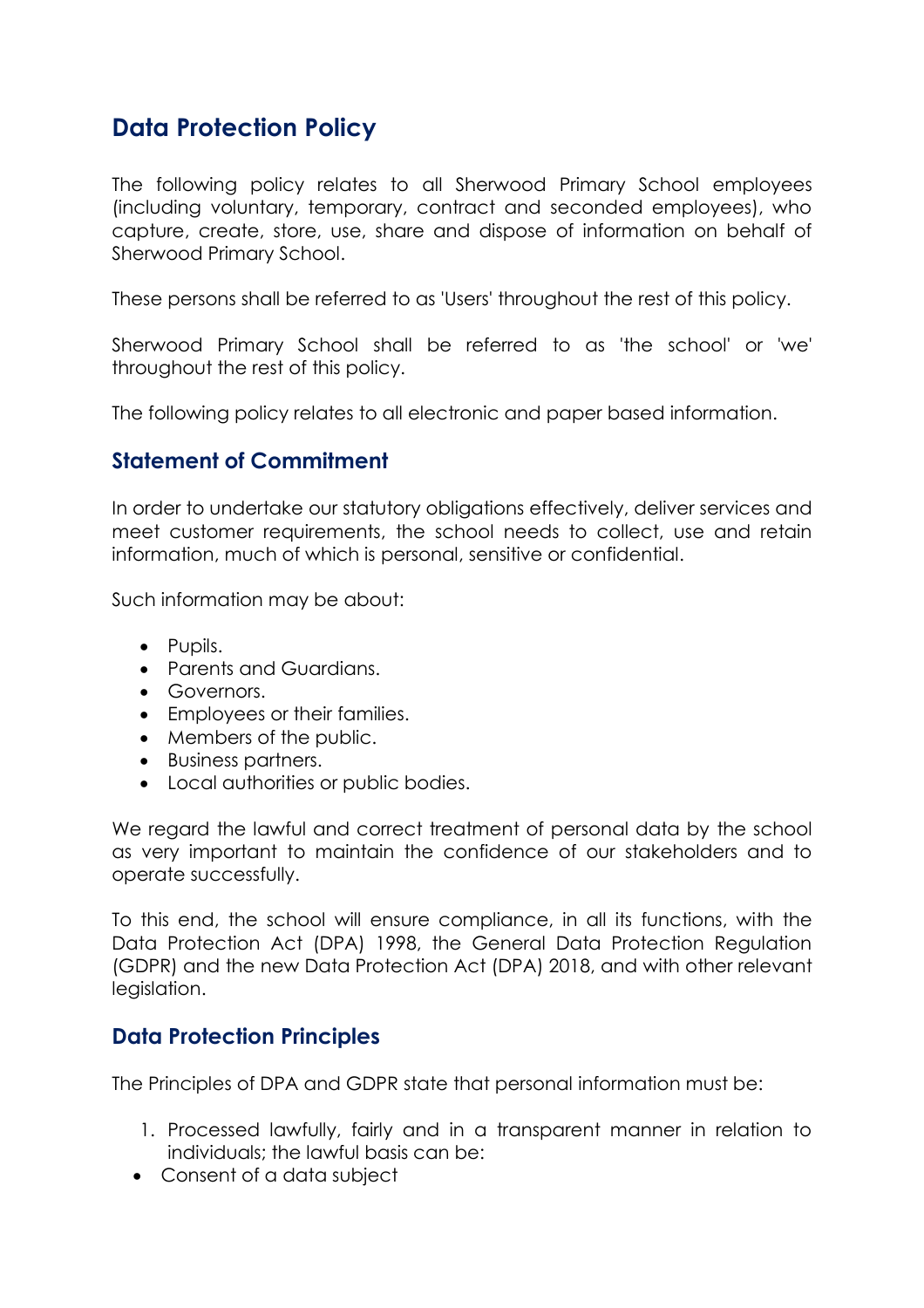- Processing is necessary for the performance of a contract with the data subject
- Processing is necessary for compliance with a legal obligation (e.g. The Education Act 1996, School Standards and Framework Act 1998, Education Act 2002, Children and Families Act 2014)
- Processing is necessary to protect the vital interests of the data subject or another person (e.g. life or death)
- Processing is necessary for the performance of a task carried out in the public interest

The lawful basis for sensitive personal data (racial, political, religious, trade union, genetic, health, sex life, criminal convictions or offences) is:

- Explicit consent of the data subject
- Processing is necessary for carrying out obligations under employment, social security or social protection law
- Processing is necessary to protect the vital interests of a data subject or another individual where the data subject is physically or legally incapable of giving consent
- Processing carried out by a not-for-profit body with a political, philosophical, religious or trade union aim provided the processing relates only to members or former members and provided there is no disclosure to a third party without consent
- Processing relates to personal data manifestly made public by the data subject
- Processing is necessary for the establishment, exercise or defence of legal claims or where courts are acting in their judicial capacity
- Processing is necessary for reasons of substantial public interest
- Processing is necessary for the purposes of preventative or occupational medicine, for assessing the working capacity of the employee, medical diagnosis, the provision of health or social care or treatment or management of health or social care systems and services
- Processing is necessary for reasons of public interest in the area of public health, such as protecting against serious cross-border threats to health or ensuring high standards of healthcare and of medicinal products or medical devices
- Processing is necessary for archiving purposes in the public interest, or scientific and historical research purposes or statistical purposes in accordance with Article 89(1)
- 2. Collected for specified, explicit and legitimate purposes and not further processed in a manner that is incompatible with those purposes
- 3. Adequate, relevant and limited to what is necessary in relation to the purposes for which they are processed
- 4. Accurate and, where necessary, kept up to date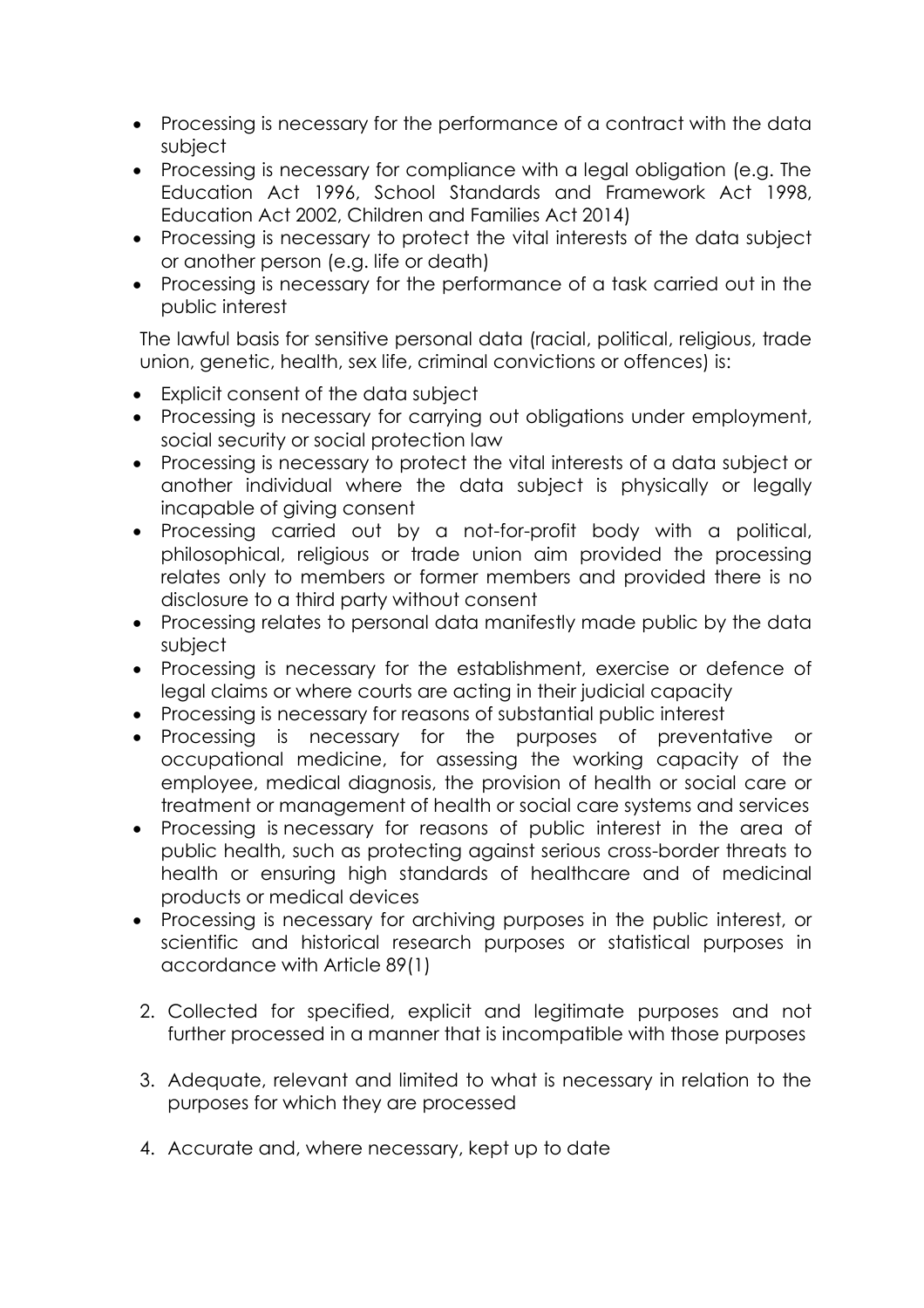- 5. Kept in a form which permits identification of data subjects for no longer than is necessary for the purposes for which the personal data are processed
- 6. Processed in a manner that ensures appropriate security of the personal data against unauthorised processing, accidental loss, destruction or damage, using appropriate technical or organisational measures.

### **Compliance with the Data Protection Principles and Data Protection Legislation**

In order to comply with these principles and meet all data protection obligations as stipulated in data protection legislation, the school will:

- Raise awareness of data protection across the school.
- Offer data protection training to all employees and governors.
- Create a data protection policy for the school that is updated annually.
- Complete a personal data processing audit, which lists the following:
	- o Name of the personal data set.
	- o Purpose for processing this personal data set.
	- o Who the data set is shared with.
	- o Is the data transferred to another country.
	- o How long do you keep the personal data set (retention).
	- o The technical and organisational security measures to protect the personal data set.
	- o The legal basis for processing as described above (1).
	- o If consent is the legal basis for processing, details of the evidence of this consent.
- Put any risks found from the personal data processing audit process into a risk register.
- Review the school's consent forms so they meet the higher standards of GDPR, create an audit trail showing evidence of consent.
- Under 13's can never themselves consent to the processing of their personal data in relation to online services, this rule is subject to certain exceptions such as counselling services.
- Register with the Information Commissioners Officer as a data controller.
- Appoint a data protection officer who will monitor compliance with the GDPR and other data protection laws.
- Create a privacy notice that will let individuals know who we are, why we are processing their data and if we share their data.
- Create a system to allow data subjects to exercise their rights:
	- o Right to be informed via a privacy notice.
	- o Right of access via a subject access request within 1 month.
	- o Right of rectification to incorrect data within 1 month.
	- o Right to erasure unless there is a legal reason for processing their data.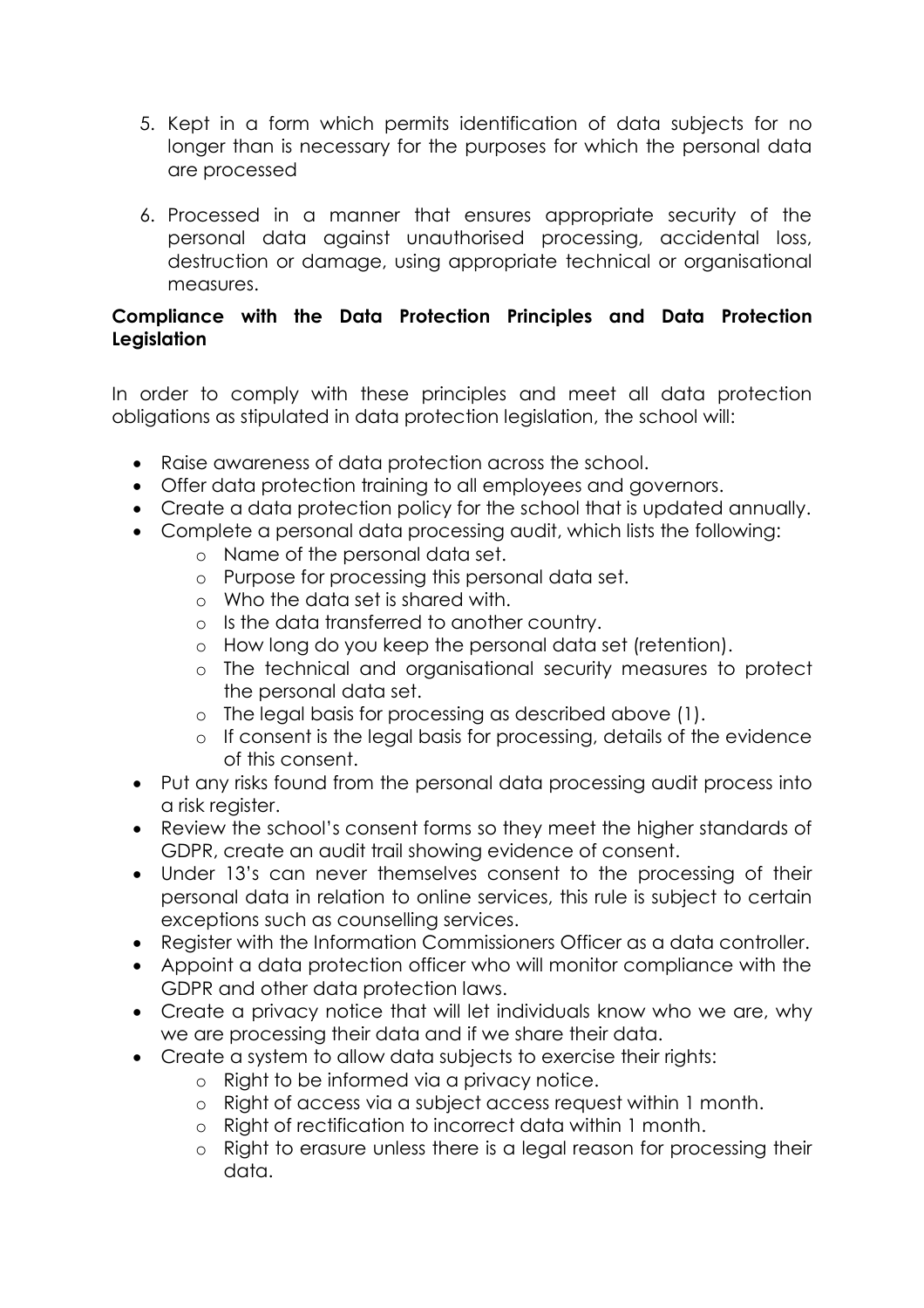- o Right to restrict processing to the bare minimum.
- o Right to data portability to receive their data in the format they request.
- o Right to object to personal data being used for profiling, direct marketing or research purposes.
- o Rights in relation to automated decision making and profiling.
- Amend any business contracts with suppliers to ensure that they will conform to new data protection legislation.
- Implement technical and organisational controls to keep personal data secure.
- Use Privacy Impact Assessments to assess the privacy aspects of any projects or systems processing personal data.
- Ensure an adequate level of protection for any personal data processed by others on behalf of the school that is transferred outside the European Economic Area.
- Investigate all information security breaches, and if reportable, report to the Information Commissioners Office within 72 hours.
- Undertake data quality checks to ensure personal data is accurate and up to date.
- Demonstrate our compliance in an accountable manner through audits, spot checks, accreditations and performance checks.
- Support the pseudonymisation and encryption of personal data.

# **Rights of the Individual**

The list of rights that a data subject (person who the data is about) can exercise has been widened by Section 2 of the GDPR:

- The right to be informed; via privacy notices.
- The right of access; via subject access requests (SARS), the timescale for response has been reduced from 40 calendar days to one calendar month. SARs must be free of charge, charges can only be made for further copies or where requests for information are unfounded or excessive.
- The right of rectification; inaccurate or incomplete data must be rectified within one month.
- The right to erasure; individuals have a right to have their personal data erased and to prevent processing unless we have a legal obligation to do so.
- The right to restrict processing; individuals have the right to suppress processing. We can retain just enough information about the individual to ensure that the restriction is respected in future.
- The right to data portability; we need to provide individuals with their personal data in a structured, commonly used, machine readable form when asked.
- The right to object; individuals can object to their personal data being used for profiling, direct marketing or research purposes.